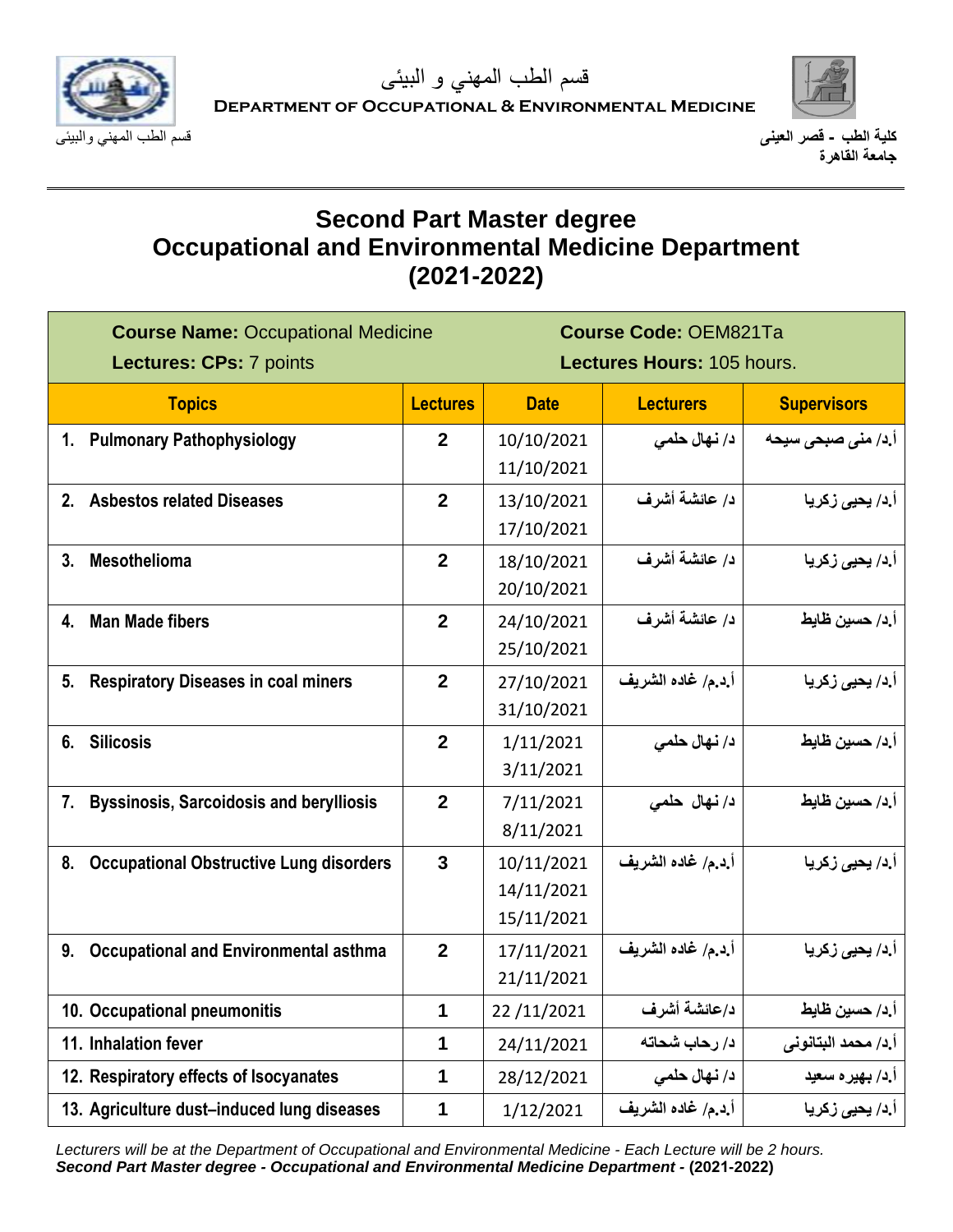



# **Second Part Master degree Occupational and Environmental Medicine Department (2021-2022)**

| <b>Course Name: Occupational Medicine</b><br><b>Lectures: CPs: 7 points</b> |                         | <b>Course Code: OEM821Ta</b><br>Lectures Hours: 105 hours. |                    |                         |
|-----------------------------------------------------------------------------|-------------------------|------------------------------------------------------------|--------------------|-------------------------|
| <b>Topics</b>                                                               | <b>Lectures</b>         | <b>Date</b>                                                | <b>Lecturers</b>   | <b>Supervisors</b>      |
| 14. Occupational Infections                                                 | $\mathbf{3}$            | 5/12/2021                                                  | د/بسمه حسين        | أ.د/ جهاد أبو العطا     |
|                                                                             |                         | 6/12/2021                                                  |                    | أ.د/ حسين ظايط          |
|                                                                             |                         | 8/12/2021                                                  |                    |                         |
| 15. Occupational lung cancers                                               | $\mathbf 1$             | 12/12/2021                                                 | د/ بسمه حسين       | أ د/ منال حسن           |
| 16. Occupational Mutagenesis and<br>Carcinogenesis                          | 1                       | 13/12/2021                                                 | د/ نهال حلمي       | أ.د/ سحر فرحات          |
| 17. Occupational risk of tuberculosis                                       | 1                       | 15/12/2021                                                 | د/ منى عبد الله    | أإد/ محمود عمرو         |
|                                                                             |                         |                                                            |                    | أ.د/ حسين ظايط          |
| 18. HIV at workplace                                                        | $\overline{\mathbf{1}}$ | 19/12/2021                                                 | د/ بسمه حسين       | أ.د/ نرمين حمد <i>ى</i> |
| 19. Musculoskeletal Disorders and Low back                                  | $\overline{\mathbf{4}}$ | 20/12/2021                                                 | د/ ايمان خليفة     | أ د/ عائشه سمير         |
| pain                                                                        |                         | 22/12/2021                                                 |                    |                         |
|                                                                             |                         | 26/12/2021                                                 |                    |                         |
|                                                                             |                         | 27/12/2021                                                 |                    |                         |
| 20. Ergonomics                                                              | $\mathbf 1$             | 29/12/2021                                                 | د/ إيمان خليفة     | أ د/ منال حسن           |
| 21. Work disability, handicapping and                                       | $\overline{\mathbf{4}}$ | 2/1/2022                                                   | أ د.م/ غاده الشريف | أ.د/ يحي <i>ى</i> زكريا |
| compensation                                                                |                         | 3/1/2022                                                   |                    | أ.د/ جهاد أبو العطا     |
|                                                                             |                         | 5/1/2022                                                   |                    |                         |
|                                                                             |                         | 9/1/2022                                                   |                    |                         |
| 22. Stress at work, shift work and sleep<br>disorders                       | 1                       | 10/1/2022                                                  | د/ إيمان محمود     | أ.د/ محمد البتانوني     |
| 23. Basics of infection control in health care<br>facilities                | 1                       | 12/1/2022                                                  | د/ إيمان محمود     | أ د/ بهير ه سعيد        |
| 24. Common industrial processes                                             | $\overline{\mathbf{4}}$ |                                                            | د/ عائشة أشرف      | أ د/ حسين الظايط        |
| • Galvanization                                                             |                         | 16/1/2022                                                  |                    | أ.د/ جهاد أبو العطا     |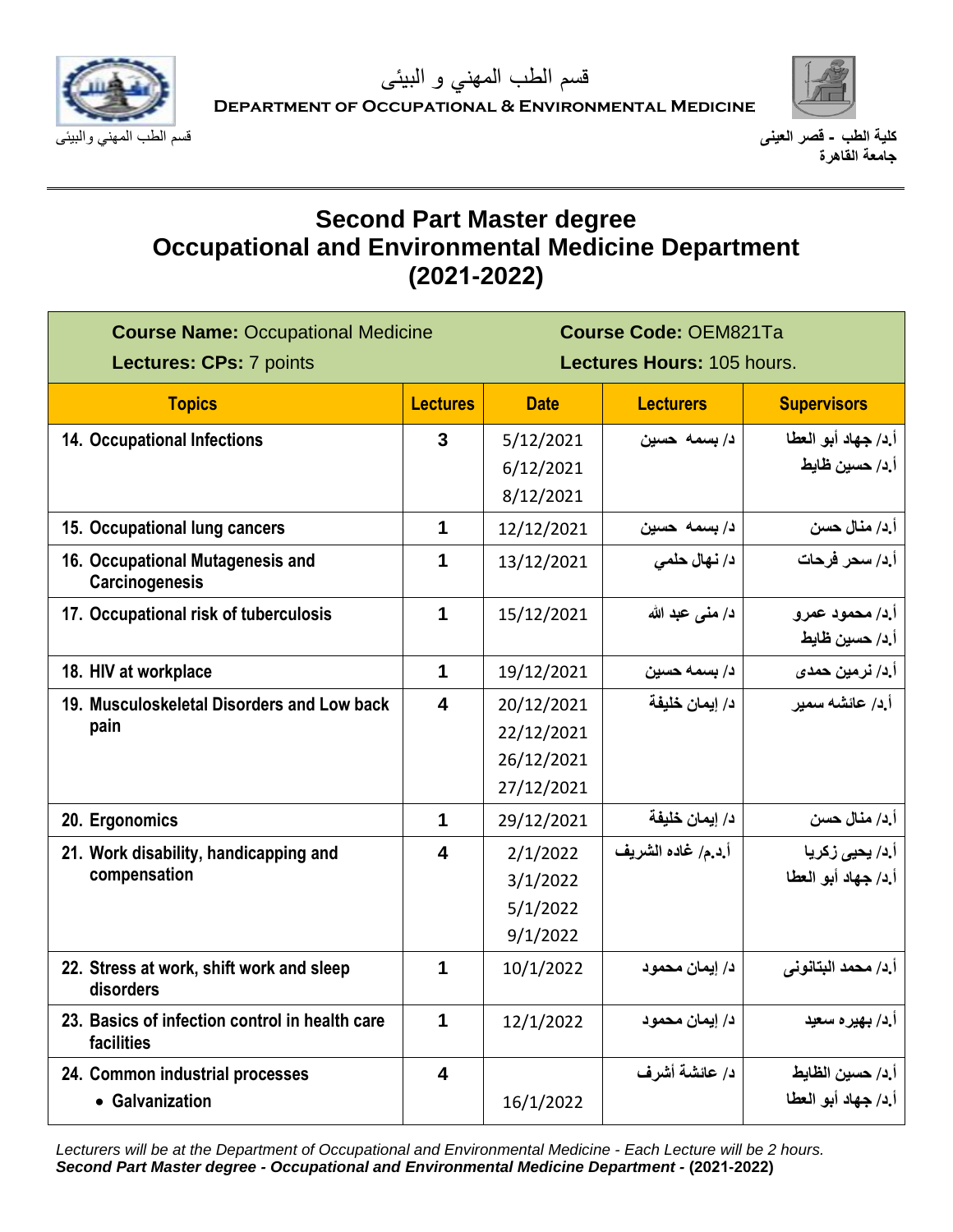



# **Second Part Master degree Occupational and Environmental Medicine Department (2021-2022)**

| <b>Course Name: Occupational Medicine</b><br>Lectures: CPs: 7 points |                 | <b>Course Code: OEM821Ta</b><br>Lectures Hours: 105 hours. |                  |                      |
|----------------------------------------------------------------------|-----------------|------------------------------------------------------------|------------------|----------------------|
| <b>Topics</b>                                                        | <b>Lectures</b> | <b>Date</b>                                                | <b>Lecturers</b> | <b>Supervisors</b>   |
| • Welding                                                            |                 | 17/1/2022                                                  |                  |                      |
| • Smelting                                                           |                 | 19/1/2022                                                  |                  |                      |
| • Petroleum distillation                                             |                 | 23/1/2022                                                  |                  |                      |
|                                                                      |                 |                                                            |                  |                      |
| 25. Major industries and their hazards                               | $\overline{7}$  |                                                            | د/بسمه حسين      | أ د / حسين ظايط      |
| • Iron and steel                                                     |                 | 24/1/2022                                                  |                  | أ.د / جهاد أبو العطا |
| • Plastics                                                           |                 | 26/1/2022                                                  |                  |                      |
| • Cement                                                             |                 | 30/1/2022                                                  |                  |                      |
| • Pottery                                                            |                 | 2/2/2022                                                   |                  |                      |
| • Brick                                                              |                 | 6/2/2022                                                   |                  |                      |
| • Glass                                                              |                 | 7/2/2022                                                   |                  |                      |
| • Textile                                                            |                 | 9/2/2022                                                   |                  |                      |
| • Batteries                                                          |                 |                                                            |                  |                      |
| • Agriculture                                                        |                 |                                                            |                  |                      |
| • Food industry                                                      |                 |                                                            |                  |                      |
| • Pharmaceutical industry                                            |                 |                                                            |                  |                      |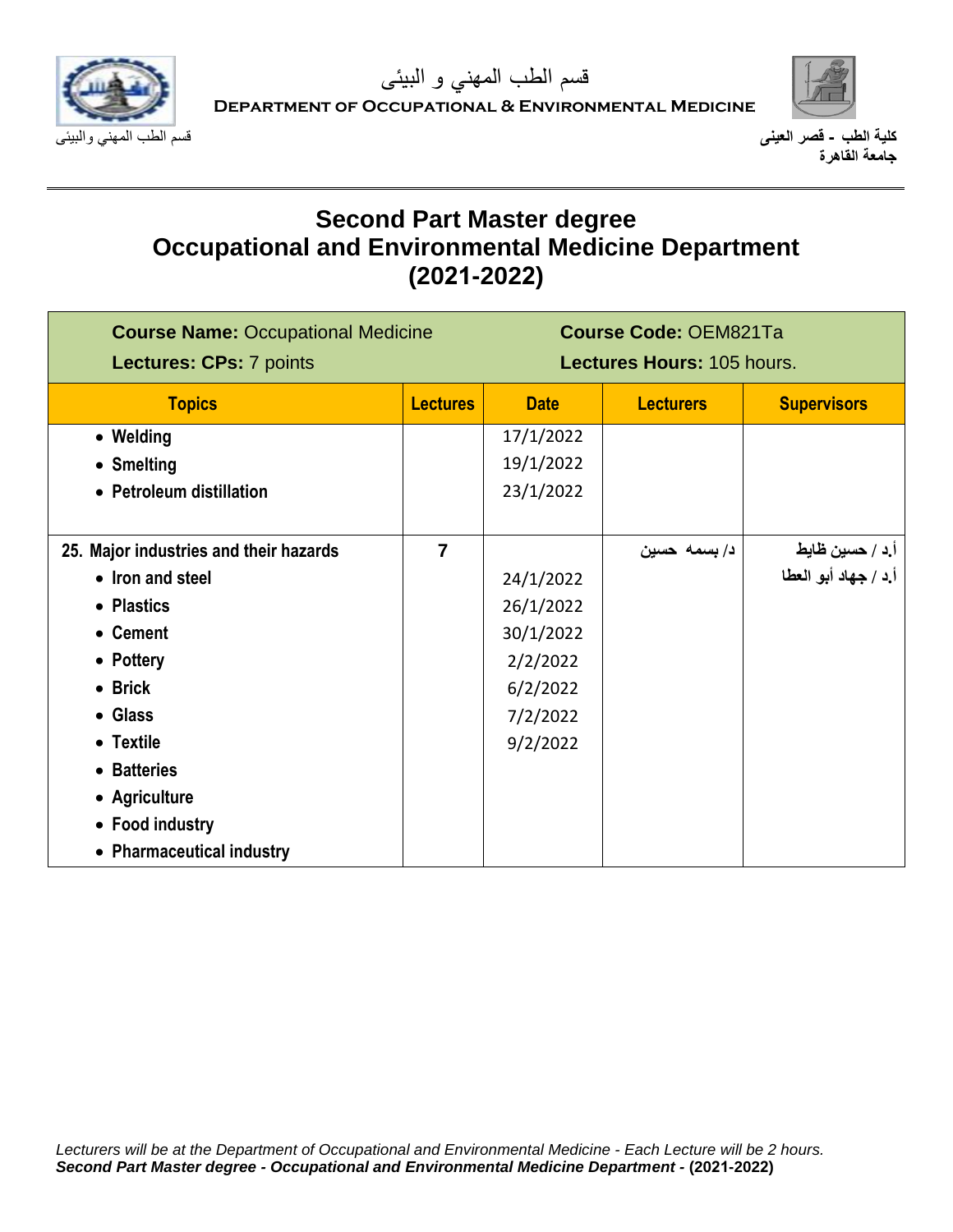



# **Second Part Master degree Occupational and Environmental Medicine Department (2021-2022)**

| <b>Course Name: Environmental Medicine</b><br><b>Lectures: CPs: 2 points</b> |                                                              | <b>Course Code: OEM821Tb</b><br>Lectures Hours: 30 hours. |                        |                    |                                           |
|------------------------------------------------------------------------------|--------------------------------------------------------------|-----------------------------------------------------------|------------------------|--------------------|-------------------------------------------|
|                                                                              | <b>Topics</b>                                                | <b>Lectures</b>                                           | <b>Date</b>            | <b>Lecturers</b>   | <b>Supervisors</b>                        |
| 1.                                                                           | <b>Occupational and environmental</b><br>carcinogenesis      | $\mathbf{2}$                                              | 13/2/2022<br>14/2/2022 | د/ ايمان محمود     | أ.د/ محمد البتانوني                       |
| 2.                                                                           | Nanotechnology in Occupational and<br>environmental medicine | 1                                                         | 16/2/2022              | أ.د. م/ عائشه سمير | أ.د/ جمال السمر ه<br>أ.د/ جهاد أبو العطا  |
| 3.                                                                           | Air pollution                                                | $\overline{2}$                                            | 20/2/2022<br>21/2/2022 | د/ منى عبد الله    | أ.د/ جهاد أبو العطا<br>أ د/ داليا إسماعيل |
| 4.                                                                           | <b>Environmental Global Issues</b>                           | $\overline{2}$                                            | 23/2/2022<br>27/2/2022 | د/ عائشة أشرف      | أ.د/ حسين ظايط<br>أ.د/ جهاد أبو العطا     |
| 5.                                                                           | <b>Building associated illness</b>                           | 1                                                         | 28/2/2022              | د/ عائشة أشرف      | أ د/ داليا إسماعيل                        |
| 6.                                                                           | <b>Smoking and Health</b>                                    | 1                                                         | 2/3/2022               | د/ إيمان محمود     | أ د/ داليا إسماعيل                        |
| 7.                                                                           | <b>Water pollution</b>                                       | $\overline{2}$                                            | 6/3/2022               | د/ بسمه حسين       | أ.د/ جهاد أبو العطا                       |
| 8.                                                                           | <b>Fate and bioaccumulation of POPs</b>                      | $\mathbf{2}$                                              | 7/3/2022<br>9/3/2022   | د/ عائشة أشرف      | أ د / داليا شاكر                          |
| 9.                                                                           | <b>Hazardous wastes</b>                                      | $\mathbf{2}$                                              | 13/3/2022<br>14/3/2022 | أ.د.م/ مار ي       | أ.د/ جهاد أبو العطا                       |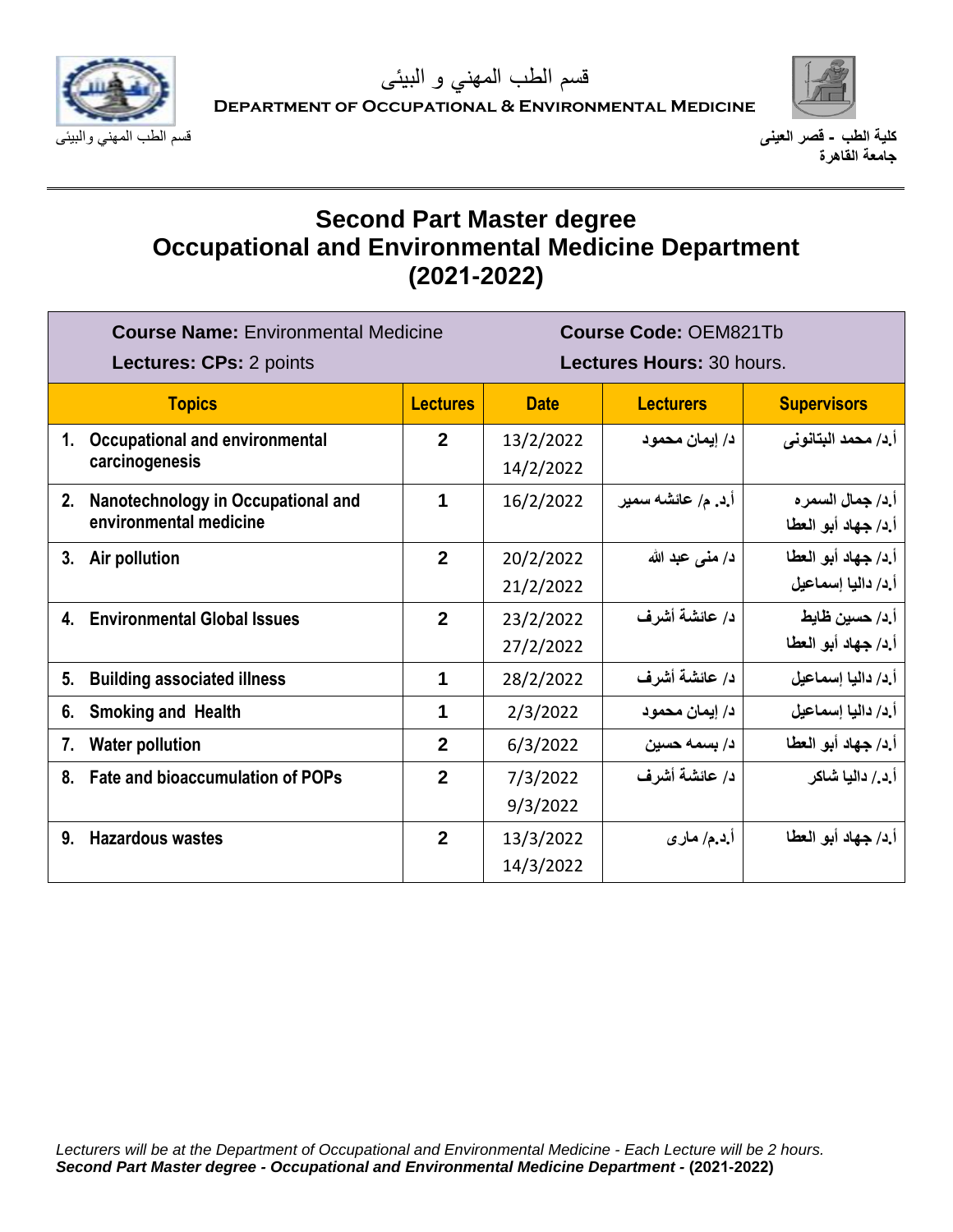



# **Second Part Master degree Occupational and Environmental Medicine Department (2021-2022)**

| <b>Course Name: Occupational and Clinical Toxicology</b><br>Lectures: CPs: 6 points. |                  |                        | <b>Course Code: OEM821Tc</b><br>Lectures Hours: 90 hours. |                        |
|--------------------------------------------------------------------------------------|------------------|------------------------|-----------------------------------------------------------|------------------------|
| <b>Topics</b>                                                                        | <b>Lectures</b>  | <b>Date</b>            | <b>Lecturers</b>                                          | <b>Supervisors</b>     |
| 1. Metals (Pb, Cd)                                                                   | $\boldsymbol{2}$ | 16/3/2022<br>20/3/2022 | د/ رحاب شحاته                                             | أ.د/ أمل كمال السفطي   |
| 2.<br>Metals (As, Hg, Mn)                                                            | $\overline{2}$   | 21/3/2022<br>23/3/2022 | د/ رحاب شحاته                                             | أ.د/ أمل كمال السفطي   |
| Metals (Cr, Ni, Al)<br>3.                                                            | $\mathbf{2}$     | 27/3/2022<br>28/3/2022 | د/ رحاب شحاته                                             | أ.د/ نيفين عبد المقصود |
| 4. Metals (Fe, Cu, Zn)                                                               | $\overline{2}$   | 30/3/2022<br>3/4/2022  | د/ رحاب شحاته                                             | أ.د/ نيفين عبد المقصود |
| Pesticides (organochlorines and<br>5.<br><b>Organophosphates and Carbamates)</b>     | $\overline{2}$   | 4/4/2022<br>6/4/2022   | د/ بسمه حسين                                              | أ د/ أبوبكر عباس       |
| 6. Pesticides<br>(Pyrethrins and pyrethroids)                                        | $\overline{2}$   | 10/4/2022<br>11/4/2022 | د/ بسمه حسين                                              | أ ٍد/ أبو بكر عباس     |
| 7. Pesticides<br>(Herbicides and Rodenticides)                                       | $\mathbf{2}$     | 13/4/2022<br>17/4/2022 | د/ بسمه حسين                                              | أ د/ أبوبكر عباس       |
| 8. Fertilizers and Growth Promoters                                                  | $\overline{2}$   | 18/4/2022<br>20/4/2022 | د/ نهال حلمي                                              | أ د/ حسين ظايط         |
| <b>Plastics and PVCs</b><br>9.                                                       | 1                | 24/4/2022              | د/ إيمان محمود                                            | أ د/ حسين ظايط         |
| 10. Solvents (Aliphatic Hydrocarbons)                                                | $\overline{2}$   | 25/4/2022<br>27/4/2022 | د/ منى عبد الله                                           | أ د/ إيناس جاب الله    |
| 11. Solvents (Alcohols)                                                              | $\overline{2}$   | 1/5/2022               | د/ منى عبد الله                                           | أ د/ إيناس جاب الله    |
| 12. Solvents (Aromatic Hydrocarbons)                                                 | $\overline{2}$   | 2/5/2022               | د/ منى عبد الله                                           | أ د/ إيناس جاب الله    |
| 13. Solvents (Halogenated HCNs)                                                      | 1                | 4/5/2025               | د/ منى عبد الله                                           | أ د/ إيناس جاب الله    |